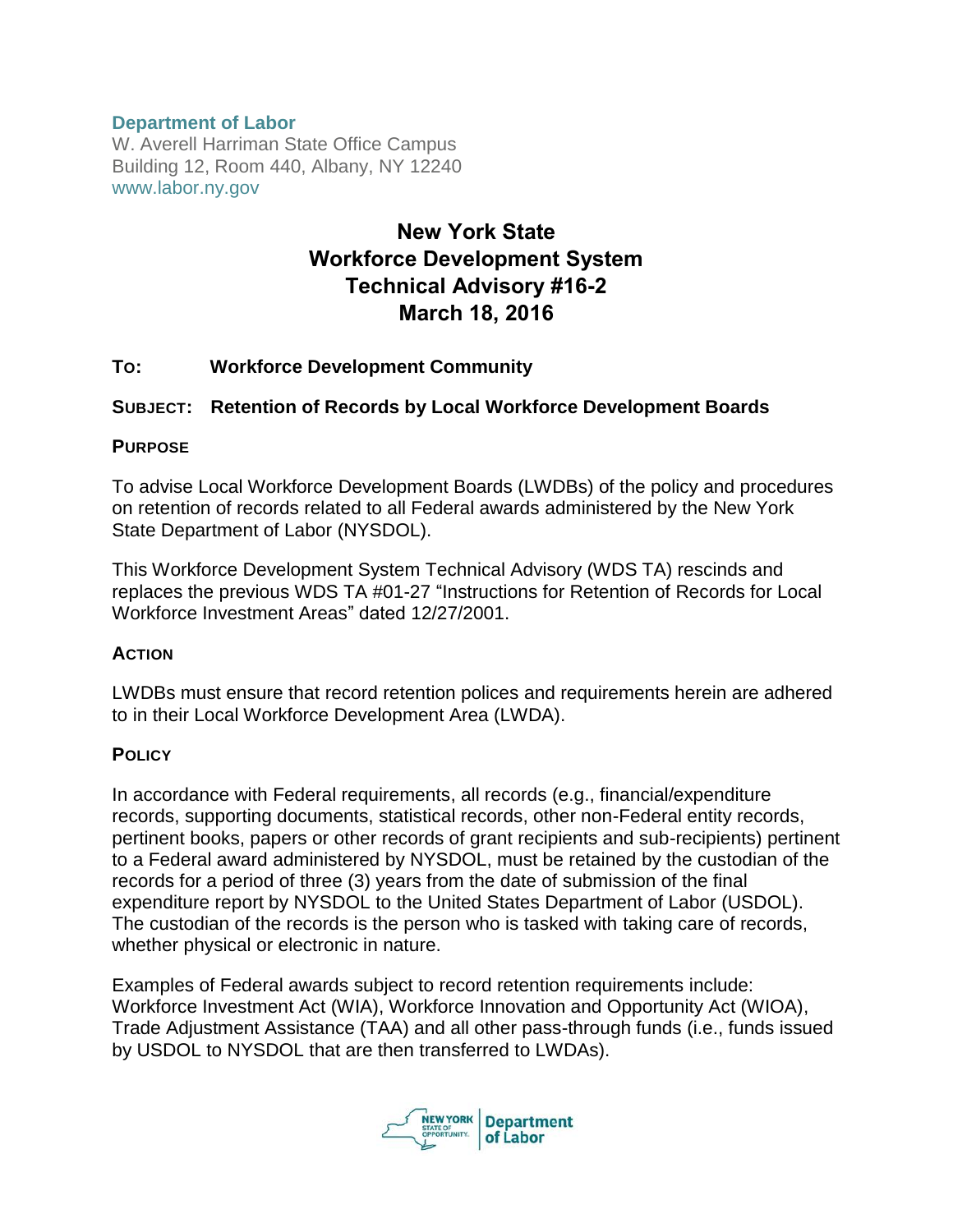LWDBs, local area grant recipients, sub-recipients, and any other entities (e.g., fiscal agents, discretionary grantees, Eligible Training Providers) receiving any of the funds mentioned above must retain all records, until the required Record Retention Period has been met. In addition, records for real property and equipment acquired with Federal funds shall be retained for three (3) years after final disposition of the real property or equipment.

### **ADDITIONAL INFORMATION**

# *Calculation of three year Record Retention Period:*

The three (3) year Record Retention Period begins on the date final expenditure reports are submitted by NYSDOL to USDOL. Should any audit or litigation issues arise, the records must be retained for the full three (3) year Record Retention Period or until all issues are resolved, whichever is longer.

A table showing current Record [Retention periods](https://labor.ny.gov/workforcenypartners/ta/record-retention.pdf) for the WIA/WIOA and TAA programs can be found on the NYSDOL website on the ["Programs and Tools"](https://www.labor.ny.gov/workforcenypartners/tools.shtm) page [\(http://labor.ny.gov/workforcenypartners/tools.shtm\)](http://labor.ny.gov/workforcenypartners/tools.shtm).

### *Method of Record Retention:*

All documents associated with record retention must be maintained in such a manner that will preserve the integrity and admissibility as evidence in any audit, litigation or other proceeding. The burden of production and authentication of the documents must be on the custodian of the records. While no specific media for record retention is specified, the custodian must ensure that the method used ensures that the security safeguards and protections are sufficient for the records to be accepted by a court as evidence. In addition, the custodian must ensure that a satisfactory plan of recovery exists should critical records be lost in the event of fire, vandalism, or natural disaster.

# *Access to Information:*

Rights of timely and reasonable access to records must be granted to USDOL, the Comptroller General of the United States, NYSDOL, Grant Recipients, Fiscal Agents or any of their authorized representatives to make audits, examinations, excerpts and transcripts as they deem necessary. This right also includes timely and reasonable access to a recipient's personnel for the purpose of interview and discussion related to such documents.

# **REFERENCE**

Record retention requirements are found in: (a) 29 CFR 97.42 (State, Local Governmental Entities and Indian Tribes); (b) 29 CFR 95.53 (Institutions of Higher Education, Hospitals, Non-Profits and Commercial Organizations); and (c) Super-Circular 2 CFR 200.333 (Retention Requirements for Records).